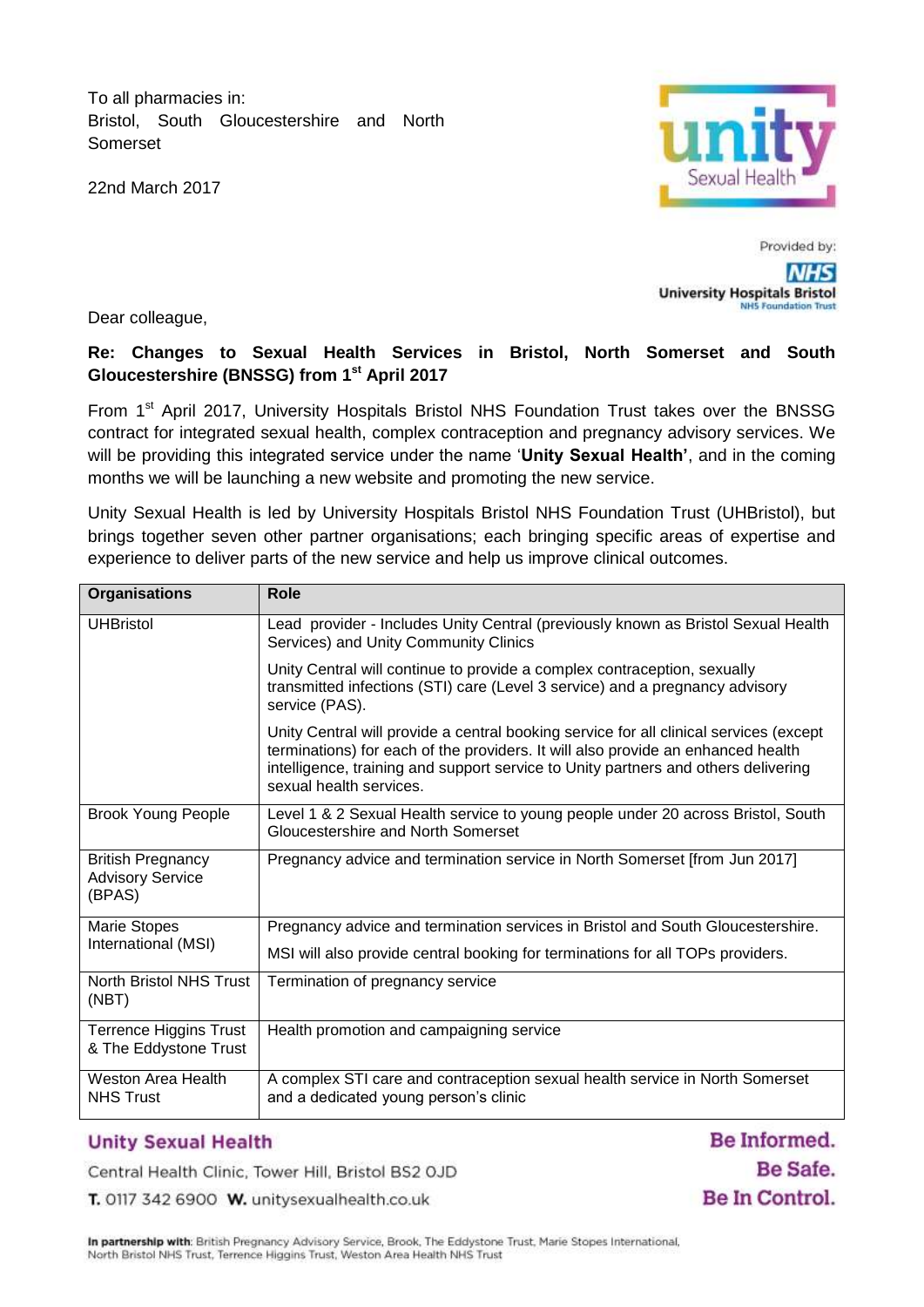#### **Changes we want you to know about from April 2017**

- 1. **Access to telephone advice for health professionals** from Unity Central (previously known as Bristol Sexual Health Services) will not change. The telephone number remains **0117 3426933**, and is available during clinic opening times
- 2. **The Chlamydia Screening Programme (CSP)** physically moves from Bristol City Council to be based at the Bristol Central Health Clinic. Access to a chlamydia test has not changed. From 1st April, the Chlamydia screening team can be contacted on **0117 3429299**
- 3. **Pregnancy Advisory Services** The Central Booking Line number is not changing and remains: **0345 8725435.** Service users and health professionals should use this telephone number for initial access to the service. **Please note - pregnancy advisory referrals can no longer be made direct to Weston Hospital.** The updated Abortion referral pathway is attached.
- 4. **The WISH Clinic at Weston Hospital** will be open for walk in and booked appointments on Monday, Tuesday, Wednesday and Fridays each week. Its evening clinic runs every Tuesday until 7.30pm. A dedicated under 20's young person's clinic commences at Weston Hospital (WISH) on Saturday morning from 22nd April, and then taking place on the  $1<sup>st</sup>$  and 3rd Saturday of the month. This will operate on a walk in and booked basis.
- 5. **C-Card scheme (Bristol) –** there are no changes to the current arrangements for distribution.

# **We recognise and value the significant part other organisations play in the wider sexual health services arena. This includes, but is not limited to:**

- Sexual health services provided in general practice;
- Sexual health services provided in pharmacies;
- HIV treatment and support services;
- Relationship and sex education in schools
- Menopause management advice
- Fitting of LARC for gynaecological reasons only
- **Over the next year there will be a number of further developments and innovations:** 
	- 1. Unity Sexual Health launches its new interactive Website
	- 2. Introduction of an online self-testing kit service for service users who are asymptomatic.
	- 3. The new North Somerset (BPAS) pregnancy advisory clinic commences, every Thursday from June, based at the WISH clinic in Weston Hospital
	- 4. A level 3 service will operate in the South Gloucestershire area.
	- 5. Changes to Community clinic locations, opening hours and access criteria will come into operation. These will be sent to you in advance of the changes coming into effect.

As these come on stream, there will be further communications.

# **Unity Sexual Health**

Central Health Clinic, Tower Hill, Bristol BS2 OJD T. 0117 342 6900 W. unitysexualhealth.co.uk

Be Informed. Be Safe. Be In Control.

In partnership with: British Pregnancy Advisory Service, Brook, The Eddystone Trust, Marie Stopes International, North Bristol NHS Trust, Terrence Higgins Trust, Weston Area Health NHS Trust